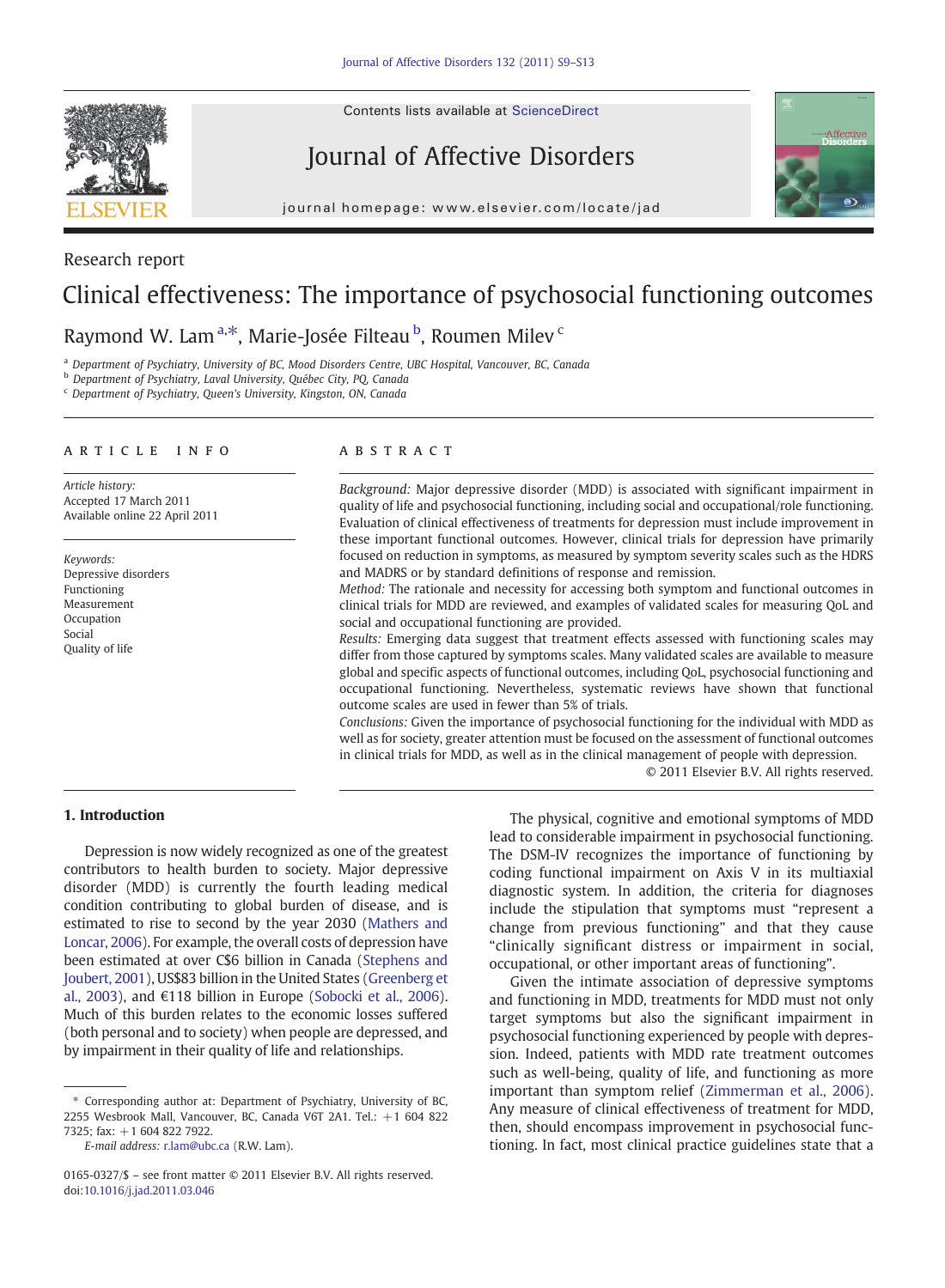primary goal of depression treatment is restoration of functioning (e.g., [Lam et al., 2009a\)](#page-4-0).

If functional impairment is such an integral consequence of depression and restoration of functioning is a treatment goal, it stands to reason that depression treatment studies should be evaluating improvement in psychosocial functioning. Surprisingly, this is not the case. Systematic reviews of over 90 metaanalyses have shown that less than 5% of clinical trials in depression report functional outcomes. The main focus of treatment studies is in symptom improvement using symptom rating scales such as the clinician-rated Hamilton Depression Rating Scale (HDRS, [Hamilton, 1960\)](#page-4-0) or Montgomery Åsberg Depression Rating Scale (MADRS, [Montgomery and Åsberg,](#page-4-0) [1979](#page-4-0)). Even "clinically relevant" outcomes, such as clinical response and remission, are based primarily on symptom scale scores. These clinical outcomes are important because they provide detail of specific patient outcomes that are more informative than average HDRS or MADRS scores. However, these scales do not fully assess functioning. For example, in the HDRS, there is only one item that assesses work/activities, but this item has response descriptors that include symptoms (interest, fatigue, and weakness) as well as functioning (decrease of time spent in activities and stopped working).

DSM-IV operationalizes functional impairment with the Global Assessment of Functioning (GAF) scale [\(Endicott et al.,](#page-4-0) [1976](#page-4-0)). However, the GAF obscures a true assessment of functioning because the anchor point descriptions for ratings on the GAF also include severity of symptoms. To remedy this problem, the Social and Occupational Functioning Assessment Scale (SOFAS) was developed, which is identical to the GAF except that the anchor points only include the functional impairment descriptions ([Hilsenroth et al., 2000\)](#page-4-0).

The GAF and SOFAS can be considered global clinical scales, since they comprised only a single item rated by the clinician. They are comparable to the Clinical Global Impression scale, and thus are useful to provide an overall rating of functioning. However, we know from principles of measurement-based clinical care that global ratings alone are not sufficient to track outcomes, so more specific and comprehensive scales are required to provide additional information on symptoms and functioning ([Patten et al., 2009; Greer et al.,](#page-4-0) [2010](#page-4-0)). In addition, constructs such as quality of life are best assessed using self-rated scales. In this paper, we briefly review the issues in measurement of psychosocial functioning, and describe some selected validated tools.

#### 2. What are functional outcomes?

The term "functional outcome" can encompass many different concepts and domains, including quality of life (QoL) and psychosocial functioning. Although QoL and functioning are often used interchangeably or subsumed together, they are separate but complementary constructs. QoL is also variably defined, but the World Health Organization definition includes "an individual's perception of their position in life in the context of the culture and value systems in which they live and in relation to their goals, expectations, standards and concerns" [\(The WHOQOL](#page-4-0) [Group, 1995\)](#page-4-0). In medicine, we usually refer more specifically to Health Related Quality of Life (HRQoL), a multidimensional evaluation of health (both physical and mental) and its treatment on a person's daily life and well-being. However, given the importance of physical and mental processes in a person's life, there seems to be great overlap between QoL and HRQoL, so we will use QoL for both constructs.

In contrast to QoL, psychosocial functioning usually refers to the person's ability to perform daily tasks and to interact with others and with society in a mutually satisfying manner. Functioning can therefore be narrowly defined by specific domain (e.g., marital functioning; social functioning; occupational, school and role functioning; and physical functioning) whereas QoL, by definition, includes multiple domains. Unlike QoL, which remains primarily a subjective evaluation, psychosocial functioning can sometimes be assessed objectively.

Despite these various definitions and the complexity of concepts, functional outcomes can be reliably assessed using clinician- and patient-rated instruments. There are many validated scales available that measure global and specific aspects of functional outcomes, including QoL and psychosocial functioning. Some scales have data on population norms so that functioning in patients with MDD can be compared to general populations. Other scales of psychosocial functioning are sensitive to change, making them useful as outcome measures for clinical trials.

### 3. How do functional outcomes differ from symptom outcomes?

Although functioning is such an important aspect of depression, especially for the patient, it may be surprising to learn that there is inadequate attention to measurement of functional outcomes in clinical trials of MDD. For example, a systematic review of 203 depression trials (77% medication and 23% psychotherapy studies) found that, of the most frequently used health status scales, all of the top 10 scales were symptom scales and only 3 of the top 20 were functional outcome scales ([Brockow et al., 2004\)](#page-4-0). In fact, functional outcome scales were used in less than 5% of trials. This finding was replicated in another systematic review that also found less than 5% of clinical trials in depression study meta-analyses reported outcomes using a QoL or functioning scale [\(McKnight and Kashdan, 2009](#page-4-0)).

Given that impairment in functioning results from depressive symptoms, does measuring functioning provide additional information to measuring symptoms? A systematic review of treatment studies in MDD found only a "tenuous relationship" between scores on symptom and functioning scales [\(McKnight](#page-4-0) [and Kashdan, 2009\)](#page-4-0). For example, the mean correlation between scores on the GAF and a depression symptom scale in 10 studies (total  $n=2733$  patients) was about  $-0.65$  (representing less than 45% of the variance), with a 95% confidence interval ranging from  $-0.25$  to  $-0.75$ . Similar findings were reported for other QoL, social and occupational functioning scales.

Emerging data also suggest that treatment effects assessed with functioning scales may differ from those captured by symptom scales. For example, a 24-week study comparing escitalopram with duloxetine in patients with MDD found that remission rates as defined by MADRS scores were not significantly different (73% versus 70%, respectively) between medications, but escitalopram-treated patients had greater improvement in the Sheehan Disability Scale (SDS, [Leon et al.,](#page-4-0) [1997](#page-4-0)), in both SDS total scores and the SDS work subscale scores ([Wade et al., 2007\)](#page-4-0). This suggests that there is no complete correspondence between symptom remission and functioning.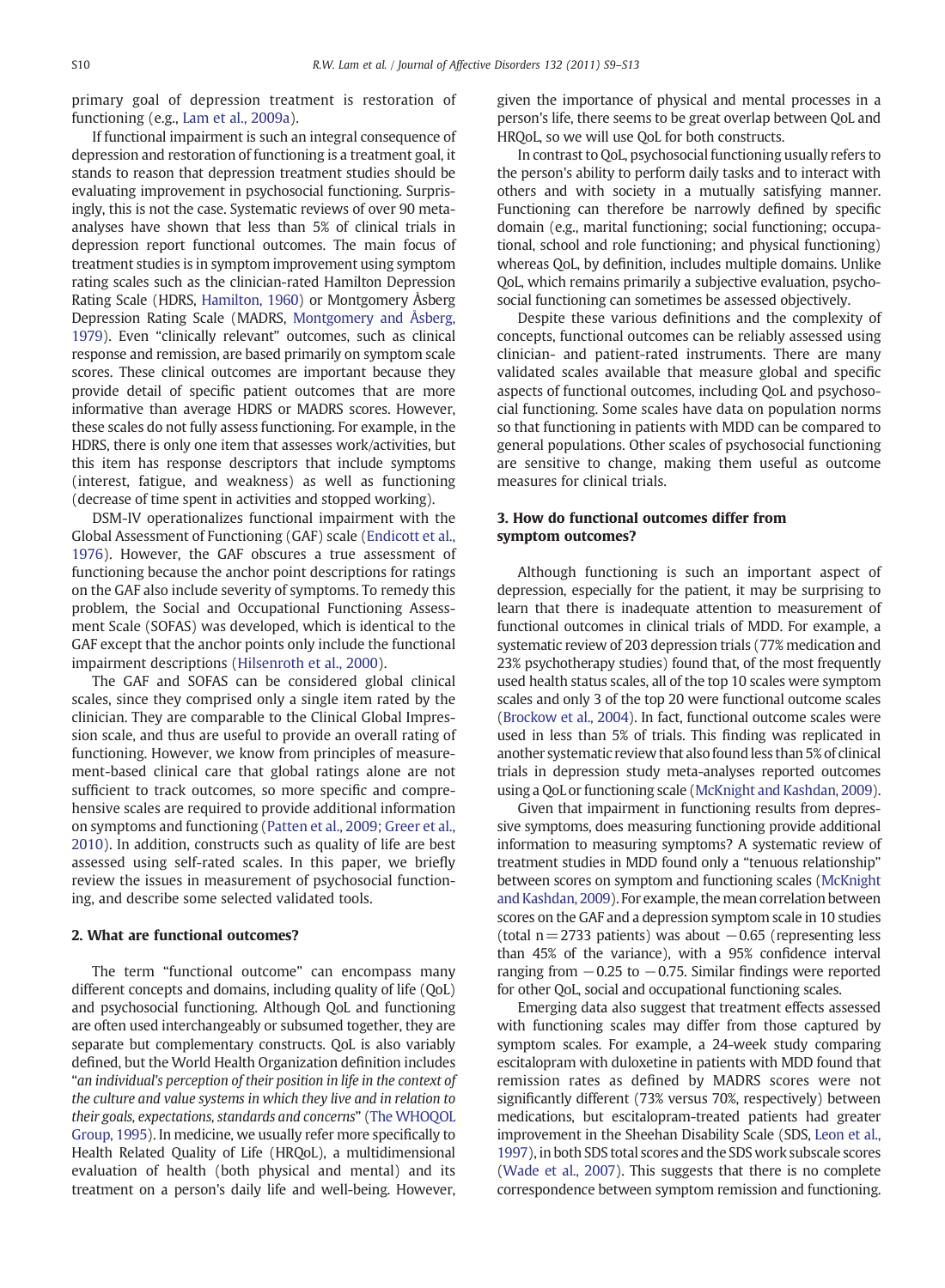Similarly, in a pooled analysis of two aripiprazole augmentation studies for antidepressant non-responders, Trivedi et al. (2009) found that improvement on the SDS was greater in patients who were in remission on the MADRS compared to those who had a response but were not in remission; in turn, responders had greater improvement on the SDS than non-responders. However, in an analysis using structural equation modeling, they were able to show that the degree of change in SDS scores was not related to change in depression score or in side effect scores ([Trivedi et al., 2009\)](#page-4-0). These results indicate that other factors beyond symptoms and side effects are also important in determining improvement in functioning, and that symptom scales and functioning scales may provide different and complementary information for clinical trials.

### 4. What are differences between functional outcome scales?

Generally, there are a number of factors that can differentiate individual scales. For example, scales can be clinician-rated or patient-rated. Clinician-rated scales can have an advantage in that clinical expertise may help clarify patient responses to ensure that they are valid and reliable. However, they also usually require special training to administer and take time to conduct, which makes them less useful for large-sample studies or busy clinical settings. Patient self-rated scales are simple and easy to use, and selfmonitoring by patients may improve adherence to treatment. However, patient-rated scales can also be limited by response bias (e.g., over-reporting or under-reporting), which is especially important for health conditions like depression where negative cognitive distortions may be present.

Global scales composed of one or two items can provide a brief assessment of overall rating, but specific scales can provide greater and richer detail about specific domains of functioning. However, comprehensive scales have greater respondent burden and are less useful in clinical practice. Generic scales, designed to be used in a wide variety of health conditions, are especially useful to compare functioning between disease conditions and often have normative data from general population samples. However, disease-specific scales may offer more important clinical information about specific impairments experienced by patients with a certain health condition.

The selection of a particular scale is dependent upon the population, setting and purpose for the scale. Studies examining etiological and contributing factors in depression require comprehensive scales measuring specific theoretical constructs of psychosocial functioning. Studies comparing functional impairment across different disease conditions require scales that reflect general or non-specific pathology. Clinical trials usually require functional outcome scales that assess specific aspects of functioning and that are sensitive to change. Finally, scales for clinical settings must be brief and simple to use and interpret. In the following sections, we provide some examples of functional outcome scales that can be used in these different situations.

#### 5. Quality of life and social functioning scales

There is a rich literature on social functioning assessment in depression, so it is not surprising that there are many QoL and social functioning assessments available ([Coons et al.,](#page-4-0) [2000; Bech, 2005\)](#page-4-0). [Table 1](#page-3-0) lists some commonly used QoL and social functioning scales. The Medical Outcomes Study SF-36 ([Ware and Sherbourne, 1992](#page-4-0)) is a generic QoL scale with 41 items that assess symptoms, physical health, work and family satisfaction, and disability. The SF-36 has been used in more than a thousand depression studies ([McKnight and Kashdan,](#page-4-0) [2009](#page-4-0)).

In contrast to the generic SF-36, a QoL scale that is more specific to psychiatric conditions is the Quality of Life Enjoyment and Satisfaction Questionnaire (Q-LES-Q, [Endicott](#page-4-0) [et al., 1993\)](#page-4-0). The original version of the Q-LES-Q had 93 items that assessed degree of enjoyment or satisfaction in a variety of domains, including work, home or school activities. A shorter 16-item version is also available. The Q-LES-Q has been used in many clinical trials and has been shown to be sensitive to treatment effects, even in short term acute phase treatment trials of depression and anxiety (e.g., [Michalak](#page-4-0) [et al., 2007\)](#page-4-0).

An example of a depression-specific QoL scale is the Quality of Life in Depression Scale (QLDS, [Hunt and McKenna,](#page-4-0) [1992](#page-4-0)). This 34-item, self-rated scale is based on the premise that QoL is dependent on the ability of a person to satisfy her/ his needs. The QLDS has been validated in several different languages, shows good sensitivity to depression severity, and has been used in clinical trials of antidepressants ([Tuynman-](#page-4-0)[Qua et al., 1997\)](#page-4-0). For example, an 8-week clinical trial involving 511 patients with MDD found that agomelatine was superior to placebo in improving QLDS total and subscale scores [\(Zajecka et al., 2010](#page-4-0)).

Social functioning is often assessed as a separate domain within many QoL scales, especially those that are more comprehensive in scope. In contrast, an example of a specific social functioning scale is the widely used Social Adjustment Scale, available as a self-rated version (SAS-SR, [Weissman et](#page-4-0) [al., 1978\)](#page-4-0). The SAS-SR has 54 items that assess performance in several areas of functioning, including work (within and outside the home), social and leisure activities, family relationships, and roles within marriage and family.

While there are many studies of social functioning in depression, there are fewer clinical trials that have incorporated QoL and social functioning assessment [\(Weissman,](#page-4-0) [2000](#page-4-0)). Reviews of these studies show an overlap in treatment effectiveness as compared to symptom scales, but functional assessments provided important additional information about residual symptoms and differential responses to medications ([Kennedy et al., 2001; Greer et al., 2010](#page-4-0)). It is important to note that the trajectory for response in functional outcomes may not parallel that for symptom response. Although improvement in psychosocial functioning can be demonstrated in short term depression treatment studies of 8 weeks or less, it may take longer (12 weeks or more) for functioning to improve to general population norms [\(Bech, 2005\)](#page-3-0).

#### 6. Occupational functioning scales

Occupational functioning is a particularly important aspect of functioning for individuals and for society at large. The constellation of core symptoms of depression includes both physical (decreased energy and sleep disturbance) and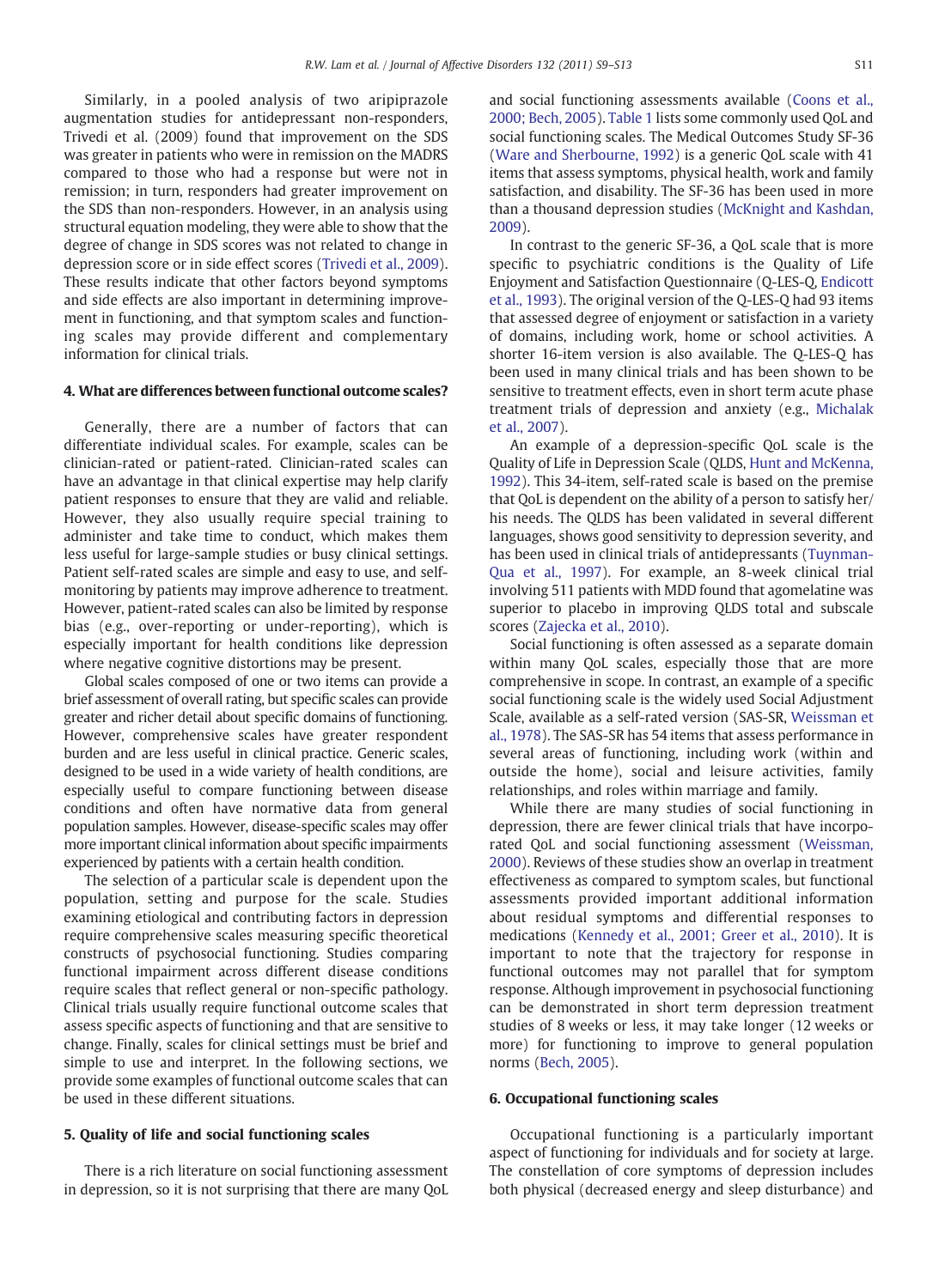<span id="page-3-0"></span>

|--|--|

Examples of quality of life and social functioning scales.

| General scales                                                                    | Psychopathology non-specific scales                                                                             | Depression-specific scales                                                                   |
|-----------------------------------------------------------------------------------|-----------------------------------------------------------------------------------------------------------------|----------------------------------------------------------------------------------------------|
| • Medical Outcomes Study Short Form (SF-36)<br>• Social Adjustment Scale (SAS-SR) | • General Health Questionnaire (GHQ)<br>• Quality of Life Enjoyment and Satisfaction<br>Questionnaire (Q-LES-Q) | • Quality of Life in Depression Scale (QLDS)<br>• Sertraline Quality of Life Battery (SQOLB) |
| • EuroQoL 5 Dimension (EQ-5D)<br>• Satisfaction with Life Scale (SWLS)            | • Sheehan Disability Scale (SDS)<br>• Sickness Impact Profile (SIP)                                             | • Social Adaptation and Self-evaluation Scale (SASS)                                         |

cognitive (reduced interest and motivation, difficulty with concentration and attention) symptoms that would be expected to impair functioning in all types of work, so it is not surprising that 79% of people experiencing MDD in the previous year reported some interference with their work functioning ([Gilmour and Patten, 2007\)](#page-4-0). Although the cost of absenteeism (time off work) is high in MDD, even greater cost is attributed to "presenteeism", or reduced productivity while still attending work. One report estimated the average productivity loss due to depression-related presenteeism as 15.3%, compared to 10.7% loss due to absenteeism ([Goetzel](#page-4-0) [et al., 2004](#page-4-0)).

A number of scales are available to measure work functioning and productivity (Table 2). The SDS is an example of a global scale that has a single item assessing work or role functioning, and many QoL scales also include at least 1 item in the work domain. Specific work productivity scales provide greater detail in describing specific productivity problems that can be impaired by health concerns. Most are generic scales that can be used in a number of health conditions, such as the Work Limitations Questionnaire (WLQ, [Lerner et al., 2001\)](#page-4-0) and the Stanford Presenteeism Scale (SPS, [Koopman et al.,](#page-4-0) [2002](#page-4-0)). It should be noted that very few productivity scales have been used or validated in clinical trials, and that some may be more sensitive to change than others ([Sanderson et al.,](#page-4-0) [2007](#page-4-0)).

In addition, few work functioning scales have been developed specifically for depression. The "gold standard" is currently the Health and Work Performance Questionnaire (HPQ), developed for the World Health Organization [\(Kessler](#page-4-0) [et al., 2003\)](#page-4-0). The HPQ has been used in randomized treatment studies, e.g., finding that telephone care management for employees with depression offers cost savings for businesses ([Wang et al., 2007\)](#page-4-0). However, the HPQ is too long to be useful in clinical practice. A recently validated brief productivity scale, the Lam Employment Absence and Productivity Scale

#### Table 2

Examples of occupational functioning scales.

| Global scales                                                     | Specific scales                                                     |
|-------------------------------------------------------------------|---------------------------------------------------------------------|
| • Global Assessment of Functioning<br>(GAF)                       | • Endicott Work Productivity Scale<br>(EWPS)                        |
| • Medical Outcomes Study Short Form<br>$(SF-36)$                  | • Lam Employment Absence and<br>Productivity Scale (LEAPS)          |
| • Sheehan Disability Scale (SDS)                                  | • Stanford Presenteeism Scale (SPS)                                 |
| • Social Adjustment Scale (SAS-SR)                                | • Work Limitations Questionnaire<br>(WLO)                           |
| • Social and Occupational Functioning<br>Assessment Scale (SOFAS) | • Work Productivity and Activity<br>Impairment Questionnaire (WPAI) |
| • WHO Psychiatric Disability                                      | • Work and Social Adjustment Scale                                  |
| Assessment Schedule (DAS)                                         | (WSAS)                                                              |

(LEAPS), was developed specifically for clinical use in patients with depression ([Lam et al., 2009b\)](#page-4-0). It consists of 7 items, takes 3–5 min to complete, and can be used to monitor clinical treatment.

#### 7. Conclusions

Psychosocial functioning, which includes QoL and social and occupational functioning, is arguably the most important concern for patients with MDD, hence any evaluation of clinical effectiveness of treatments should encompass these functional outcomes. While there is overlap in treatment effects on symptoms and on psychosocial functioning, assessment of the latter provides information that is different from, and complementary to, the former. A number of validated instruments are available that assess both general and specific aspects of psychosocial functioning, and that are sensitive to change. The selection of any particular functional outcome scale depends upon the specific purpose for which they are used. However, despite the importance of functional outcomes and the availability of tools that measure them, they are still underutilized in treatment studies of MDD. It is no longer adequate for depression treatment studies to simply focus on a proxy measure of improvement such as symptom change. Given their importance to patients and to society, functional outcomes should become the primary endpoints for clinical trials for MDD, especially in the assessment of clinical effectiveness for new and novel treatments for depression.

#### Role of funding source

No external funds were sought or received for this manuscript.

#### Conflicts of interest

Dr. Lam is on Speaker/Advisory Boards for, or has received research funds from: Advanced Neuromodulation Systems Inc., AstraZeneca, Brain-Cells Inc., Biovail, Canadian Institutes of Health Research, Canadian Network for Mood and Anxiety Treatments, Canadian Psychiatric Research Foundation, Eli Lilly, Janssen, Litebook Company Ltd., Lundbeck, Lundbeck Institute, Mathematics of Information Technology and Advanced Computing Systems, Michael Smith Foundation for Health Research, Servier, Takeda, UBC Institute of Mental Health/Coast Capital Savings, and Wyeth.

Dr. Filteau is on Speaker/Advisory Boards for, or has received research funds from: AstraZeneca, BristolMyersSquibb, Canadian Network for Mood and Anxiety Treatments, Canadian Psychiatric Association, Eli Lilly, Janssen, Lundbeck, Pfizer, Servier, and Wyeth.

Dr. Milev is on Speaker/Advisory Boards for, or has received research funds from: AstraZeneca, BrainCells Inc., BristolMyersSquibb, Canadian Institutes of Health Research, Canadian Network for Mood and Anxiety Treatments, Eli Lilly, Janssen, Lundbeck, Pfizer, Servier, and Wyeth.

#### **References**

Bech, P., 2005. Social functioning: should it become an endpoint in trials of antidepressants? CNS Drugs 19, 313–324.